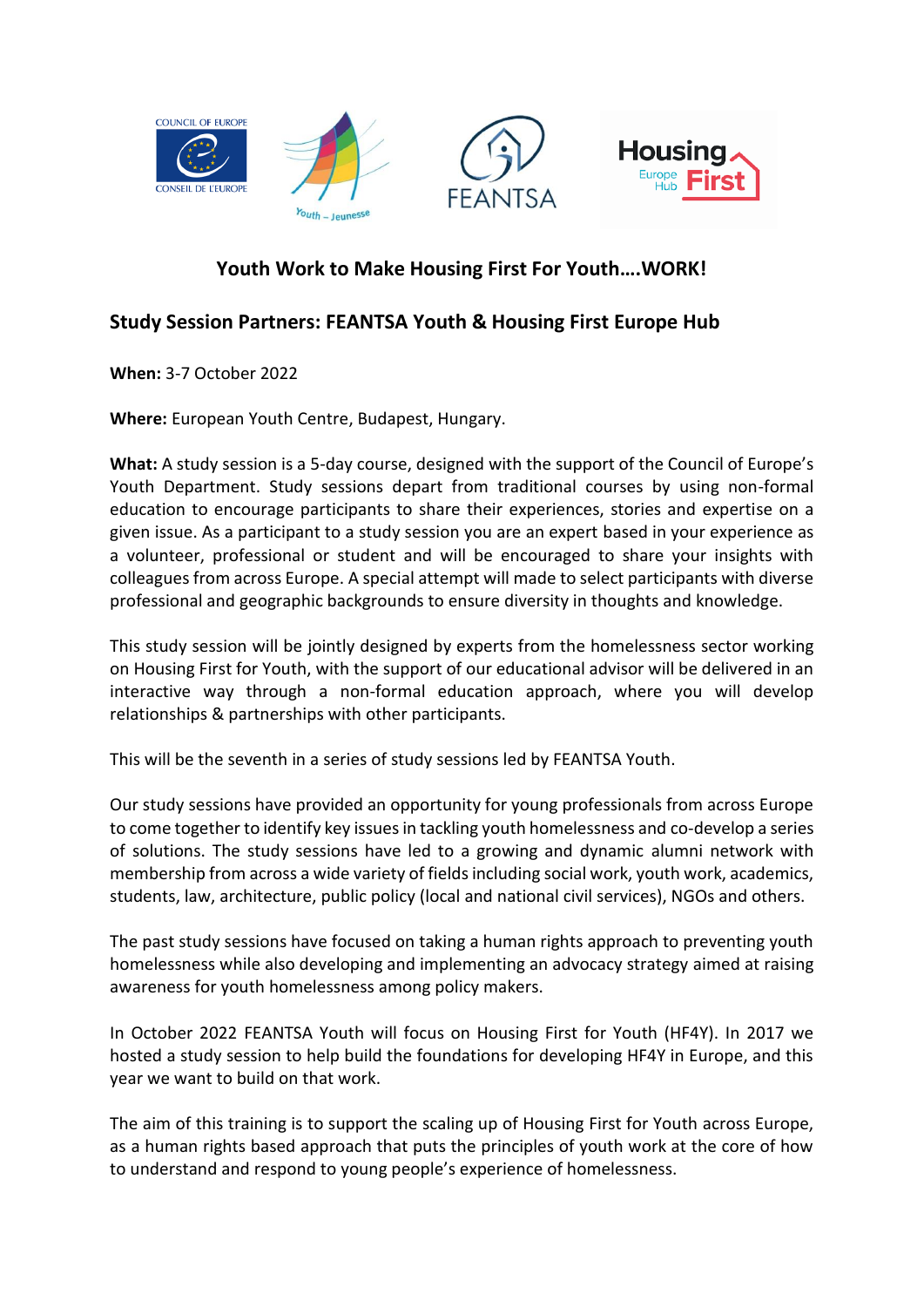Objectives: Participants will:

- 1. Develop a concrete understanding of human rights and youth work, with a view to how they can strengthen the delivery of Housing First for Youth.
- 2. Possess the skills to advocate for human rights based approaches and youth work in supporting young people in Housing First to their colleagues, networks, and other relevant actors
- 3. Co-produce new materials and resources to support upskilling and training of colleagues and peers within their networks to develop and implement Housing First for Youth;
- 4. Develop their youth participation skills to involve young people with lived experience and reflect on how the views and voices of young people can be integrated into their own workplaces and projects
- 5. Gain an understanding of the value of building effective coalitions of the actors necessary to establish programmes like Housing First for Youth as a means to reducing and preventing youth homelessness and social exclusion in their communities.

## **Who Should Apply:**

- Under 30 years old, a small portion of places are available for people over 30, but priority will be given to young people.
- Living in a Council of Europe member state
- Persons working with young people who are homeless or at risk of homelessness, or;
- Persons who have experienced homelessness
- Persons with experience in Housing First for Youth
- Persons with experience in Housing First, but keen to develop a Housing First for Youth project.
- Able to communicate in English
- Enthusiastic, energetic and prepared to engage in non-formal education
- Willing to commit yourself after the study session in order to plan and carry out coordinated work together with other participants and share your learning in your local context.

In addition to the above criteria, applications are particularly encouraged from:

• Non-European Union Countries, while also a Council of Europe Member State

**How:** Online applications are now open and will close 30 June 2022.

**Application process:** 35 participants will be selected by mid July based on:

- Motivation
- Knowledge of youth homelessness issues
- Experience of human rights-based approaches to social issues
- Geographic, gender and age balance

A maximum of  $2 - 3$  participants will be chosen from each country

Applicants will be notified if they have been selected or not by the end of July 2022.